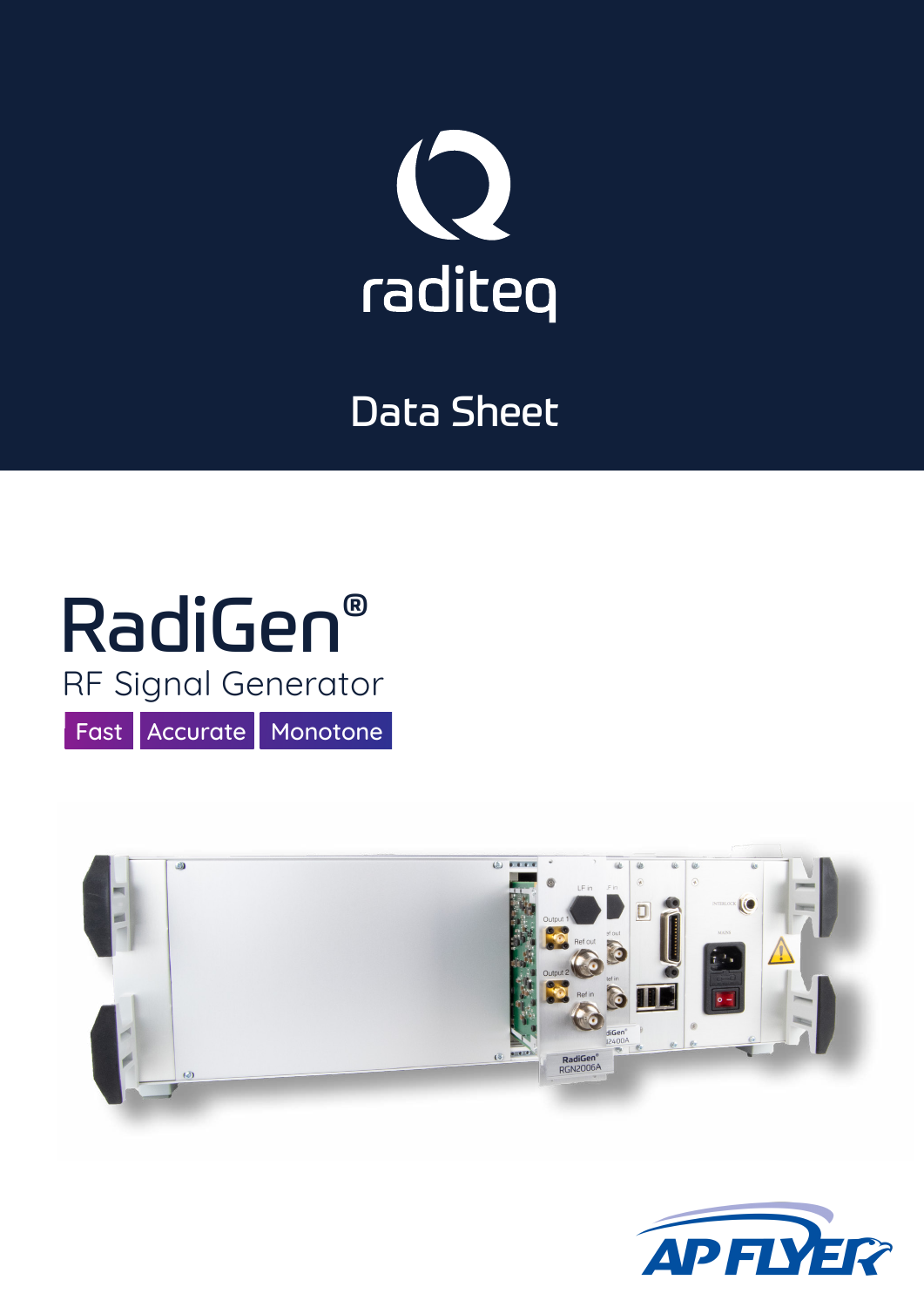# RadiGen® 2000Series

### The ideal EMC/RF Signal Generator

### Fast Accurate Monotone

An important component of an EMC immunity test system is the RF signal generator. It produces the modulated or un-modulated RF carrier signal at a certain frequency and signal level. The RadiGen® RF Signal generators are optimized for EMC test purposes in order to perform fast and accurate EMC immunity tests without the need of external modulation. .sources.

**Flexible |** The RadiGen® EMC/RF signal generator is available in three models; the model RGN2400A covers a frequency range from 9 kHz to 400 MHz. The RGN2006A covers the frequency range from 9 kHz to 6 GHz through two SMA outputs and the RGN2006B with a single SMA output ranging from 9 kHz to 6 GHz. These models offer a solution for all conducted and radiated immunity test applications. The generator provides CW, AM, FM and Pulse modulated signals using a digital internal modulator. The pulse on/off times can be individually set between 200 ns and 100 s. Pulse duration/repetition times can be configured separately offering very flexible pulse modulation settings including Automotive Radar Gated Pulse (ARGP) tests (Ford, GM and PSA). The RGN2006A RF signal generator has two (2) SMA connectors, one (1) SMA for the 9 kHz to 400 MHz (low) band and one (1) SMA for the 9 kHz to 6 GHz (full) band.

Accurate and pure signal I The RadiGen® is an EMC/RF signal generator with a frequency error of less than 10 ppm, a modulation accuracy better than 0.5% and an output level settling time which is shorter than 1 ms. These figures make it the perfect generator for fast and accurate EMC immunity testing. Due to the fully solid state design of the RadiGen® issues caused by defects to the output attenuator or RF switches are eliminated. Thus allowing variations in the output power level while maintaining a completely monotone signal without any glitches. Also mechanical defects to the output attenuator cannot occur, thereby resulting in a better Mean Time Between Failure (MTBF) for the RadiGen®.

**Modular system** | The RadiGen® signal generator is delivered as a very compact, one slot, plug-in card designed to fit into the modular RadiCentre® system. The RadiGen® plug-in card is compatible with the RadiCentre® two or seven slot systems. The system is muntifunctional and can for example contain a RF signal generator (RadiGen®), one or more different E-field probes (RadiSense®), coaxial switch cards (RadiSwitch®), RF power meters (RadiPower®) and an E-field generator (RadiField®). If needed, even larger EMC test systems can be built by combining multiple RadiCentre® systems, still controlled as one system.

**Easy to use** | The RadiCentre<sup>®</sup> systems are "Plug and Play", which means that every plug-in card is automatically recognised and initialised by the RadiCentre® and immediately ready to use. The user can configure and control the system using USB, LAN\* and GPIB\* or through the touchscreen\*.

**Software support |** The system can be controlled by the RadiMation® integral EMC test and measurement software or by any other EMC measurement software packages using the RadiGen® software command codes.



(\*) = only applicable for the 2-slot and 7-slot RadiCentre®

- All specifications are measured alowing 10 minutes warm-up time and 0 dBm output level unless specified otherwise.
- <sup>1</sup> )Typical specifications indicate that the specifications are met on at least 80% of the measurements.
- 2)After registring a new Raditeq product two (2) years of warranty will be added to the standard one year warranty. Registration at: www.raditeg.com